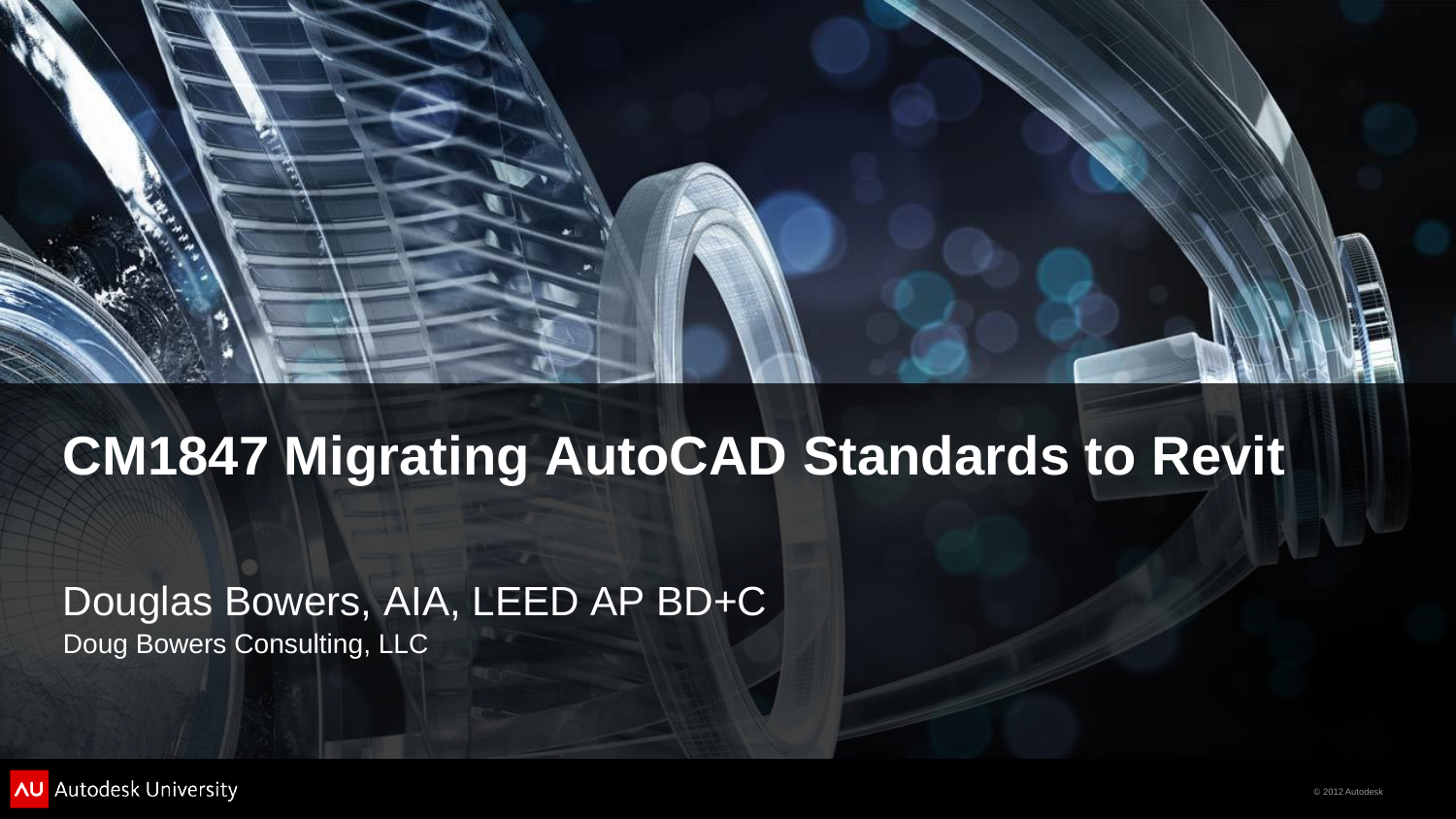

# **About Doug**

• **Currently works as an independent consultant – Doug Bowers Consulting, LLC** • **Provide training and implementation for AutoCAD, AutoCAD Architecture, and** 

- **Revit products on a nationwide basis**
- **Over 30 years in the AEC industry, including over 20 years managing or consulting in design software, including CAD and BIM**
- **Worked for companies in both production and management roles**
	- **Started using CAD in 1978 and started using AutoCAD in 1988**
	-
	-

• **Production roles of Drafter, Technician, Project Manager, Project Architect.** • **Director of CAD Technologies – Managed, trained, and supported users for company with 16 offices around the country, including software customizations**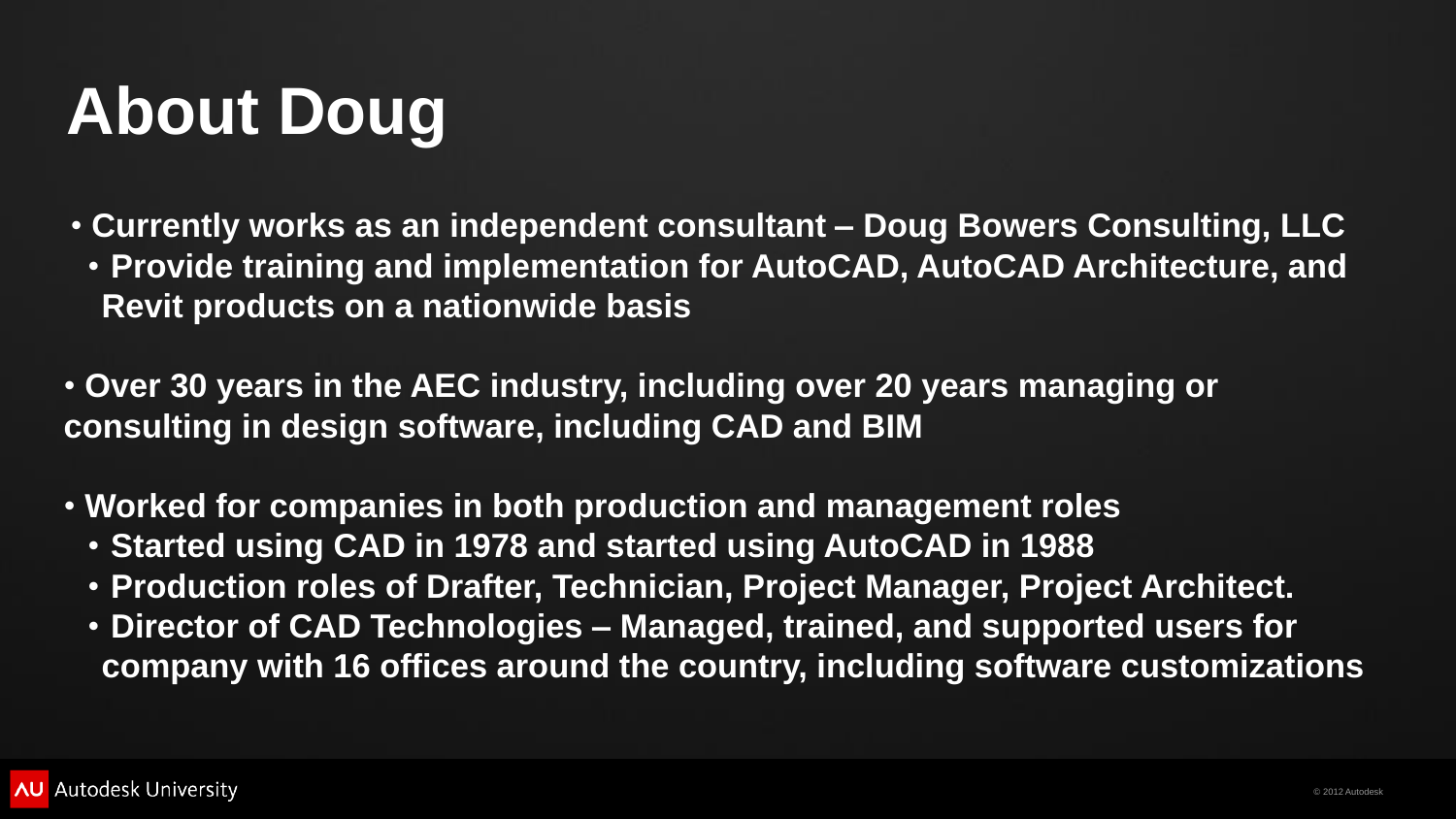

### **Class Summary**

As you migrate to Revit from AutoCAD, there are always questions about how to make Revit output look like drawings produced by AutoCAD. While Revit works differently than AutoCAD, there are also ways of configuring Revit to replicate some of the interface standards of AutoCAD. The class will look at ways of modifying Revit Line Weights, Line Patterns, Line Patterns, Fill (Hatch) Patterns, Materials, Object Styles, and Units to help with the transition to Revit. We will also look at migrating AutoCAD details into Revit and controlling AutoCAD line weights for AutoCAD linework that is linked into Revit. Since there are some standards that will need to change with implementing Revit, this class will help you understand some of those items that should change.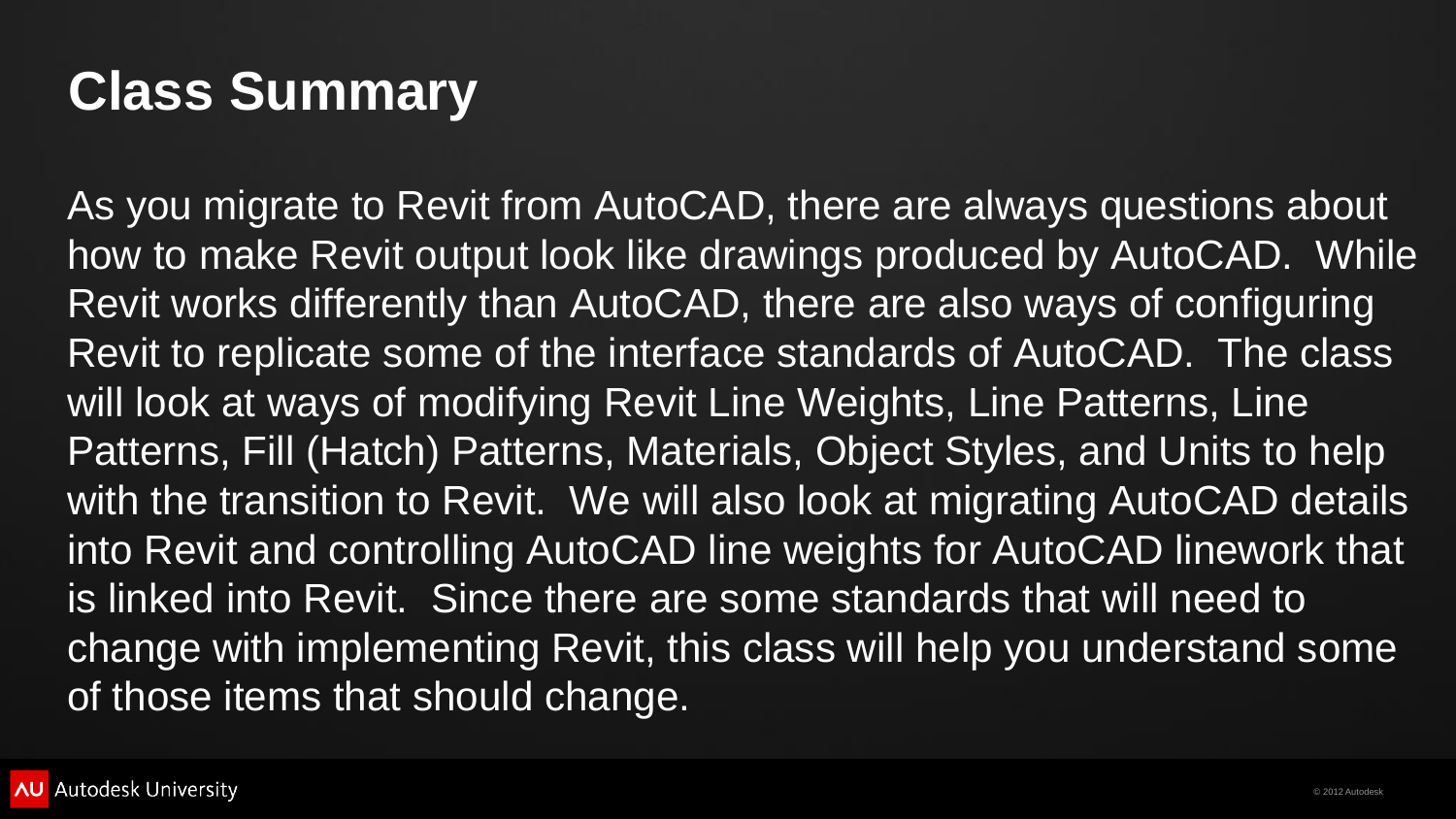

## **Learning Objectives**

At the end of this class, you will be able to:

- Customize Revit line weights to match their AutoCAD CTB table and replicating AutoCAD linetypes with text in them
- Migrate their custom AutoCAD hatches to Revit fill patterns and modify Annotation Dimensions and text types in Revit
- **EXA Configure views to have colors similar to AutoCAD layers**
- Migrate their standard details into Revit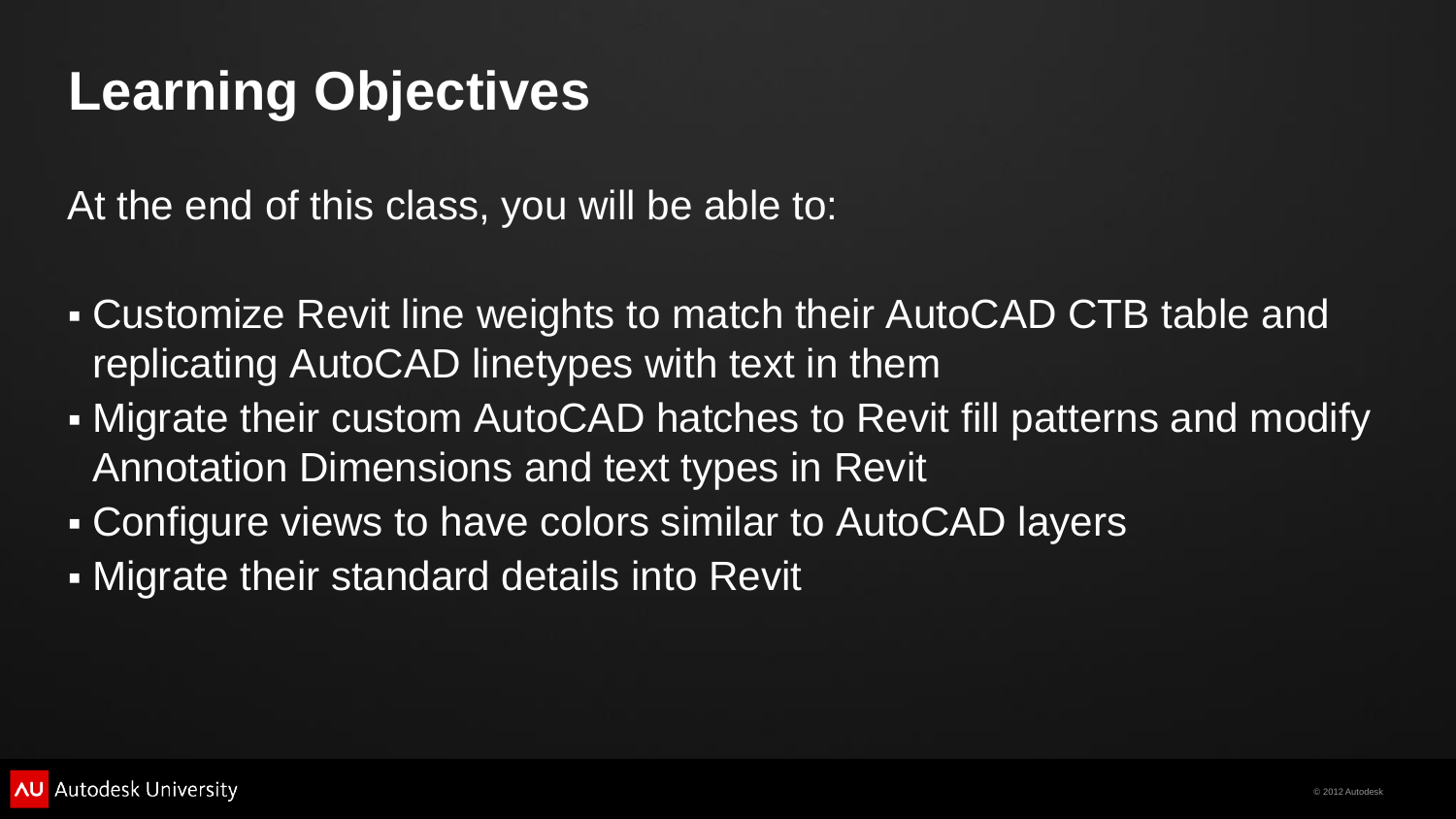

## **Let's get into Revit…**

### *Please hold questions until the end.*

**AU** Autodesk University